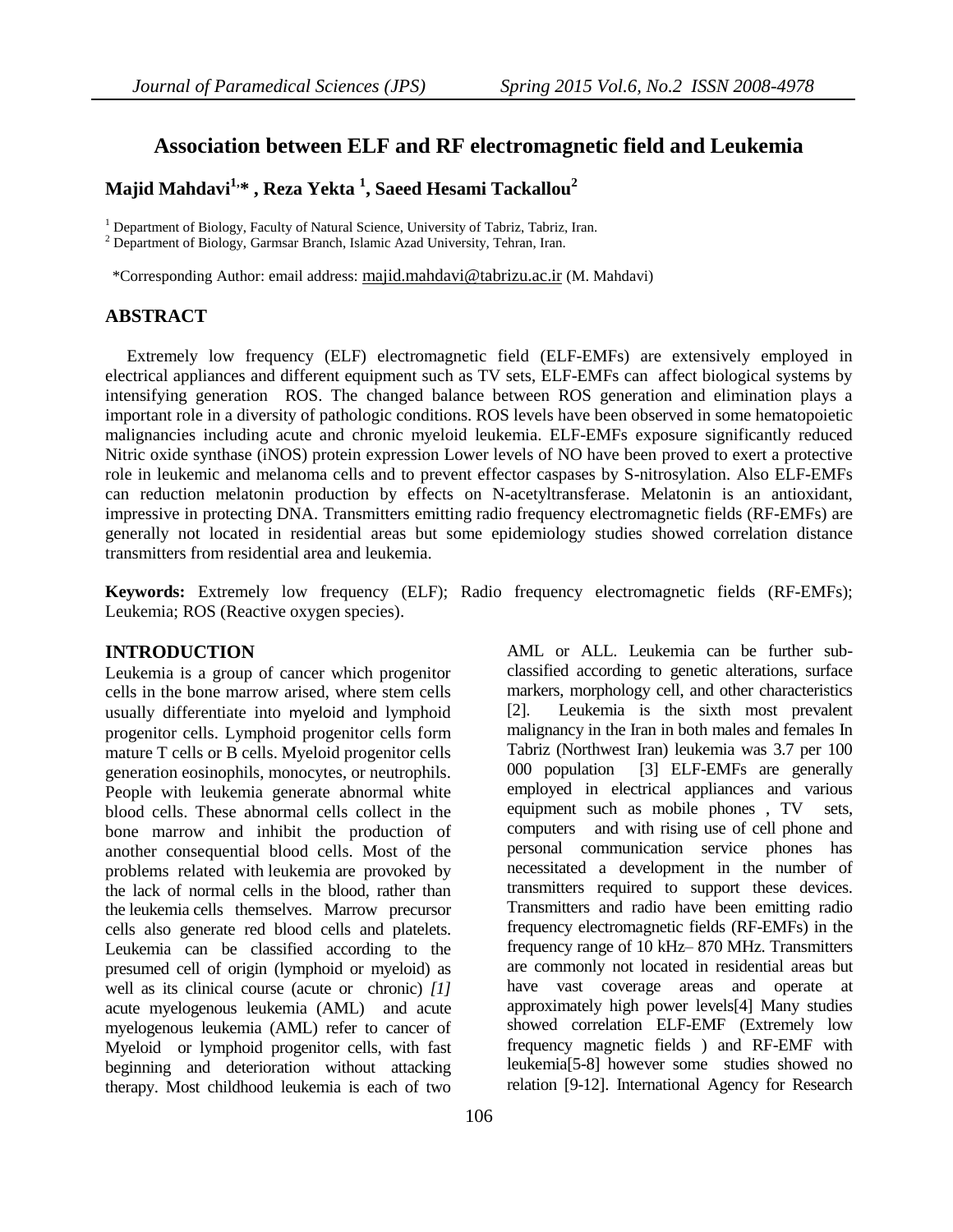on Cancer (IARC) classified Extremely low frequency magnetic fields ELF-MF as possibly carcinogenic (group 2B). The IARC assessment was driven by a two-fold rise in risk of childhood leukemia (CL) among the exposed above 0.3–0.4 μT observed in two partially overlapping pooled analyses of studies published up to 1999 [\[13,](#page-7-6) [14\]](#page-7-7). A pooled analysis of seven studies published later on (up to 2010) widely replicated the earlier findings [\[15\]](#page-7-8) Recent important reviews of the evidence achieved that there is still limited evidence for an correlation between CL and ELF-MF; the correlation is dependable and apparently specific, but its causality is still ambiguous [\[16,](#page-7-9) [17\]](#page-7-10). So without further improvements in exposure evaluation and knowledge of biological mechanisms epidemiological studies will not be able to help further insights on the topic [\[18,](#page-7-11) [19\]](#page-7-12) however several mechanism suggested [\[20,](#page-7-13) [21\]](#page-7-14). In urban areas, most RF-EMF in the environment is produced by local radio and television stations, with smaller portion from cell phone communications and emergency-services mobile [\[22\]](#page-8-0). So, these transmitters have created public concern about the health effects of RF-EMF. Some studies reported distance transmitters from residential area [\[23\]](#page-8-1). albeit, another studies showed no relation[\[24\]](#page-8-2).

## *Leukemia in Relation to Distance from Power Lines*

 Extremely low frequency (ELF) electromagnetic fields (EMFs) are widely present in modern society and in the last 20 years the interest about the probable effect of ELF-EMFs on human health. Epidemiological studies, designed to confirm whether EMF exposure may be a potential risk factor for health[\[25\]](#page-8-3). Usually ELF region of the electromagnetic spectrum is defined by frequencies from 3 to 3000 Hz [\[26\]](#page-8-4) These fields are produced by electrical devices (such as hair dryer, TV, joy sticks, video game controllers, i.e.), high tension electrical distribution networks, from residential and occupational sources and by power lines [\[27\]](#page-8-5). Power lines are main source for production ELF-EMF [\[28\]](#page-8-6). The International Agency for Research on Cancer has classified extremely low-frequency magnetic field exposure as being possibly carcinogenic to human (Group 2B; IARC, 2002) [\[6\]](#page-7-15). The investigation of an correlation between raised

exposure to residential extremely-low frequency electromagnetic fields (ELF-EMF) and childhood leukemia [\[8,](#page-7-16) [16\]](#page-7-9). Albeit some studies showed that there is no significant risk [\[10,](#page-7-17) [29,](#page-8-7) [30\]](#page-8-8) many studies have been demonstrated distance from overhead power lines can association with childhood leukemia. For children living close overhead power lines and exposure to ELF-MF levels of at least 0.3– 0.4 μT was significantly related with an increased frequency of childhood leukemia [\[28,](#page-8-6) [31\]](#page-8-9). Many epidemiologic studies have reported relation between measures of power-line electric or magnetic fields (EMFs) and childhood leukemia [\[1\]](#page-7-0). For example, in the Seven studies in Germany , Japan, Brazil , United Kingdom , Tasmania, Italy with a total of 10865 cases and 12853 controls and analysis 24-h magnetic field measurements or estimated fields in residences. Show risk leukemia riased with increase in exposure, but the assessment were imprecise [\[7\]](#page-7-18). The odds ratios for exposure categories of 0.1–0.2 mT, 0.2–0.3 mT and 0.3 mT, compared with 0.1 mT, were 1.07, 1.16 and 1.44, respectively [\[31\]](#page-8-9).The odds ratio (OR) is a measure of relation between an exposure and an result. The OR represents the odds that an result will occur given a particular exposure, compared to the odds of the result occurring in the absence of that exposure. Odds ratios are most usually used in case-control studies, although they can also be used in crosssectional and cohort study designs as well [\[32\]](#page-8-10). OR=1 Exposure does not affect odds of result OR>1 Exposure related with higher odds of result OR<1 Exposure related with lower odds of outcome So odds ratios showed risk factor for childhood leukemia. Whatever distance lesser from nearest power line risk factor for childhood leukemia riased [\[31\]](#page-8-9). Exposures to ELF-EMF higher level 0.4 μT in the occupational environment may increase the risk of leukemia in adults [\[33\]](#page-8-11).

# *Correlation between Watching TV and Playing Video Game with Child Leukemia*

 EMFs produced by television set and/or the hardware (i.e., joy sticks, video game controllers, power transformers) Some epidemiologic studies have reported relation between childhood leukemia risk and mothers' reports of their children's television (TV) viewing [\[34\]](#page-8-12) usage of TV sets for playing video games [\[35\]](#page-8-13). Although, either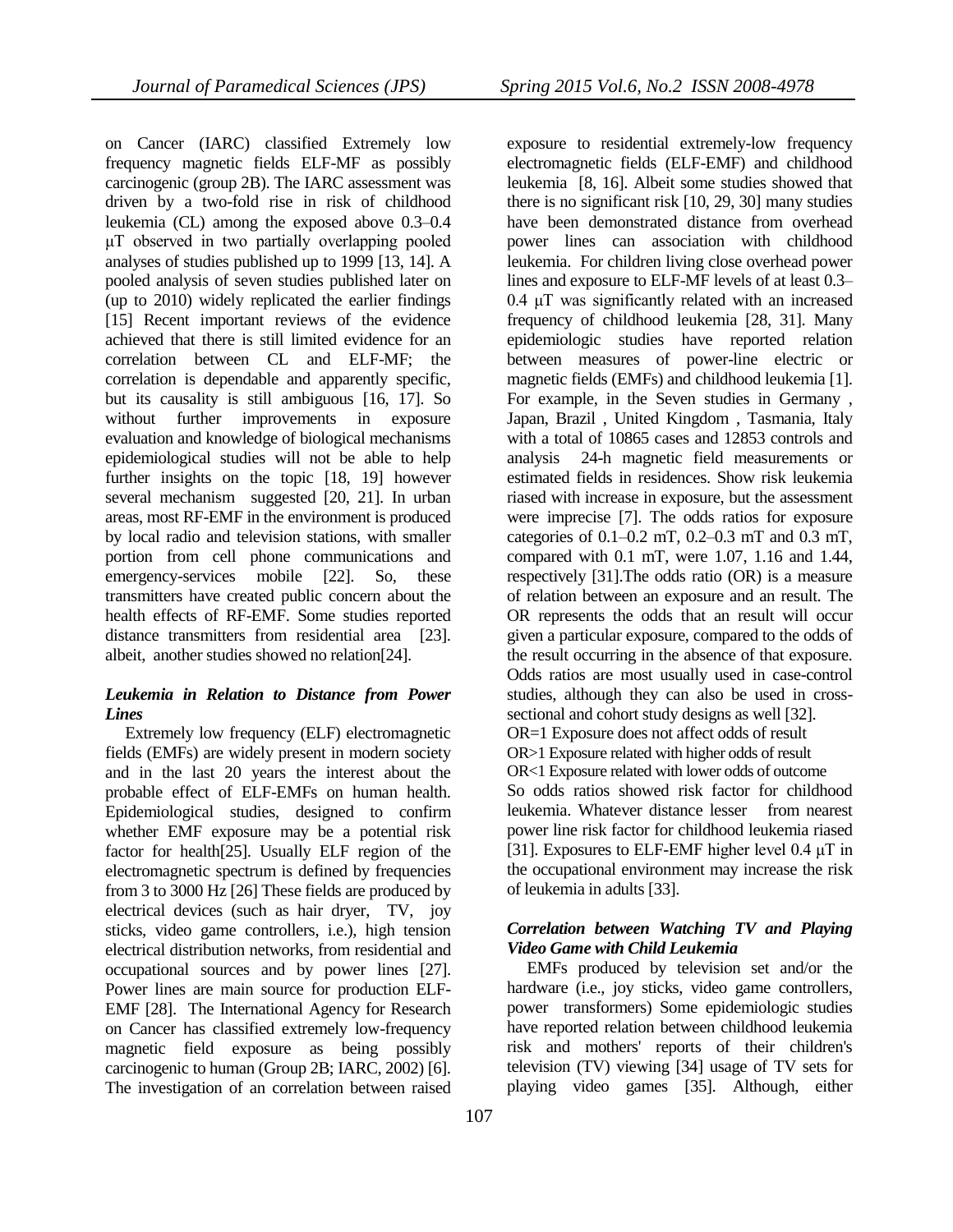epidemiologic studies achieved any direct measure of magnetic or EMFs exposure related with the use of this appliance [\[35\]](#page-8-13). The VLF and ELF exposure levels so determined were 0.0091 and 0.0016 mT, respectively, for children watching TV programs and 0.023 and 0.0038 mT, respectively, for children playing video games and ELF levels with TV sets turned off were 0.10 and 0.0027 mT, respectively [\[35\]](#page-8-13). The ELF produced by TV sets are likely comparable to or smaller than normal residential ambient levels at position where children sit while watching them [\[35\]](#page-8-13). So it may so risk factor for childhood leukemia as respects distance children from TV are less and Viewing TV or playing game in a long time. In epidemiologic studies ELF exposure evaluation are most important tasks so with development of EMF measurement appliance can better determine relation between ELF-EMF and leukemia.

#### **MECHANISM**

#### *Mechanism affects ELF-EMFs on leukemia*

 The molecular mechanism through which ELF-EMFs can impress cellular behavior is still unknown. A theory is that ELF-EMFs could intervene with chemical reactions involving free radical generation [\[20\]](#page-7-13) . Under physiologic conditions, cells control redox equilibrium through generation of ROS/RNS and antioxidant molecules. The changed equilibrium between ROS production and elimination plays a important role in a diversity of pathologic conditions including aging, neurodegenerative diseases and cancer increased ROS levels have been recognized in several hematopoietic malignancies including chronic and acute myeloid leukemia. Oxidative stress is a condition arising from an increased generation of reactive oxygen species (ROS) related with a reduced antioxidant capacity of the cell ROS are constantly producted in aerobic cells by the deficient diminution of molecular  $O_2$  to  $H_2O$  during mitochondrial oxidative phosphorylation, as well as during a number of processes such as infections , Inflammation, chemical and mechanical stresses, exposure to UV and to ionizing irradiation [\[36\]](#page-8-14).

The regulation of oxidative stress by ROS has been shown to be essential for the maintenance of the capacity of hematopoietic stem cells to self-renew [\[37\]](#page-8-15). ROS play an important role in the organizing of signal transduction causing monocytic, neuronal, or erythroid differentiation as well [\[38\]](#page-8-16). Evidence for chronic oxidative stress has been found in some hematopoietic malignancies such as myeloid leukemia. ELF-EMFs exposure significantly reduced Nitric oxide synthase (iNOS) protein expression [\[20\]](#page-7-13). Nitric oxide synthase which catalyze the conversion of the amino acid L-arginine to L-citrulline in a NADPH and  $O_2$ <sup>-</sup> dependent process and produced Nitric oxide (NO). NO is a extremely reactive free radical that acts as inter/ intracellular mediator in pathological and physiological processes NO is part of anti-oxidative defenses by its diffusion-controlled reaction with  $O_2$ <sup>-</sup> [\[39\]](#page-8-17). This inhibits the reductive chemistry of  $O_2$ <sup>-</sup> and prevents  $H_2O_2$  generation. Lower levels of NO have been determined to exert a protective function in leukemic and melanoma cells and to inhibit effector caspases by S-nitrosylation. On the other hand, in the excess of the superoxide radical, peroxynitrite are generated in the interaction with NO. The resulting nitrosative stress causes the inactivation of important cellular enzymes by the nitrosylation of thiol groups and iron-sulfur clusters, which directly influence redox-sensitive transcription factors implied in carcinogenesis or modulates availability of promoters via increased DNA methylation or histone deacetylation [\[40\]](#page-8-18). Also ELF-EMFs exposure can decrease levels of catalase (Figure.1) [\[20\]](#page-7-13). It catalyzes the decomposition of hydrogen peroxide to water and oxygen. It is a critical enzyme in protecting the cell from oxidative stress by ROS. Activation growth factors, including interleukin-3, stem cell factor and thrombopoietin, have been shown to be related with variation in the levels of hydrogen peroxide  $(H_2O_2)$ [\[41,](#page-8-19) [42\]](#page-8-20).

However it is known that intracellular redox condition modulates Monocyte chemoattractant protein-1 ( MCP-1) expression [\[43\]](#page-8-21). MCP-1 is one of the key chemokines that regulate infiltration and migration of macrophages / monocytes [\[44\]](#page-9-0).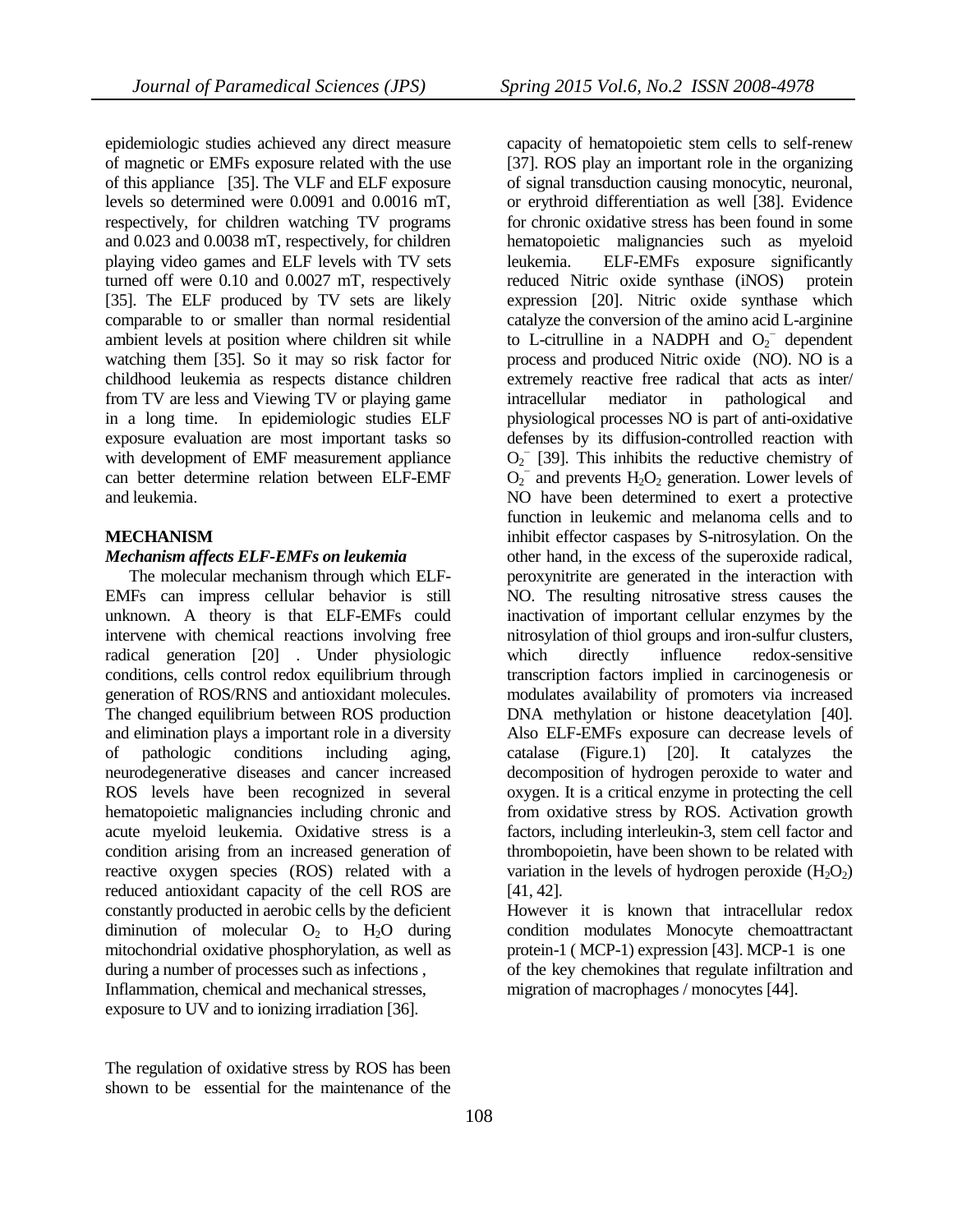

**Figure 1.** Comparative expression of iNOS (A) Catalase (B) and protein expression in ELF-EMF-exposed or not [\[20\]](#page-7-13).

#### *Melatonin*

 Melatonin, a ubiquitously acting hormone derived from the pineal gland, represents a marked circadian rhythm in the blood of mammals with high levels constantly being related with the dark phase of the light: dark cycle [\[45\]](#page-9-1). The light: dark environment regulates pineal melatonin synthesis via the eyes in mammals. Light, considerable the retinas activates a series of neurons that project from the eyes to the suprachias matic nuclei (SCN) of the hypothalamus; the neural pathway connecting the retinas to the SCN is referred to as the retinohypothalamic tract. Light detection by the retinas results in the prohibition of neurons in the SCN which eventually project, via a multi synaptic pathway, to the pineal gland. During darkness the prevention influence on the SCN is lifted, at which time the nuclei signal the pineal gland to generation and secrete melatonin [\[21\]](#page-7-14). The circadian rhythm of melatonin generation (high melatonin levels at night and low during the day) in the mammalian pineal gland is altered by visible portions of the electromagnetic spectrum [\[46\]](#page-9-2). Non-visible electromagnetic fields effect on retinas in particular have been hypothesized to serve as magnetoreceptors with the changed melatonin cycle being a result of a disorder in the neural biological clock, i.e., the suprachiasmatic nuclei (SCN) of the hypothalamus, which produce the circadian melatonin rhythm (Figure. 2) [\[45\]](#page-9-1).



**Figure 2.** Neural relation between the eyes and the pineal gland. Retinas to serve as magnetoreceptors [\[47\]](#page-9-3).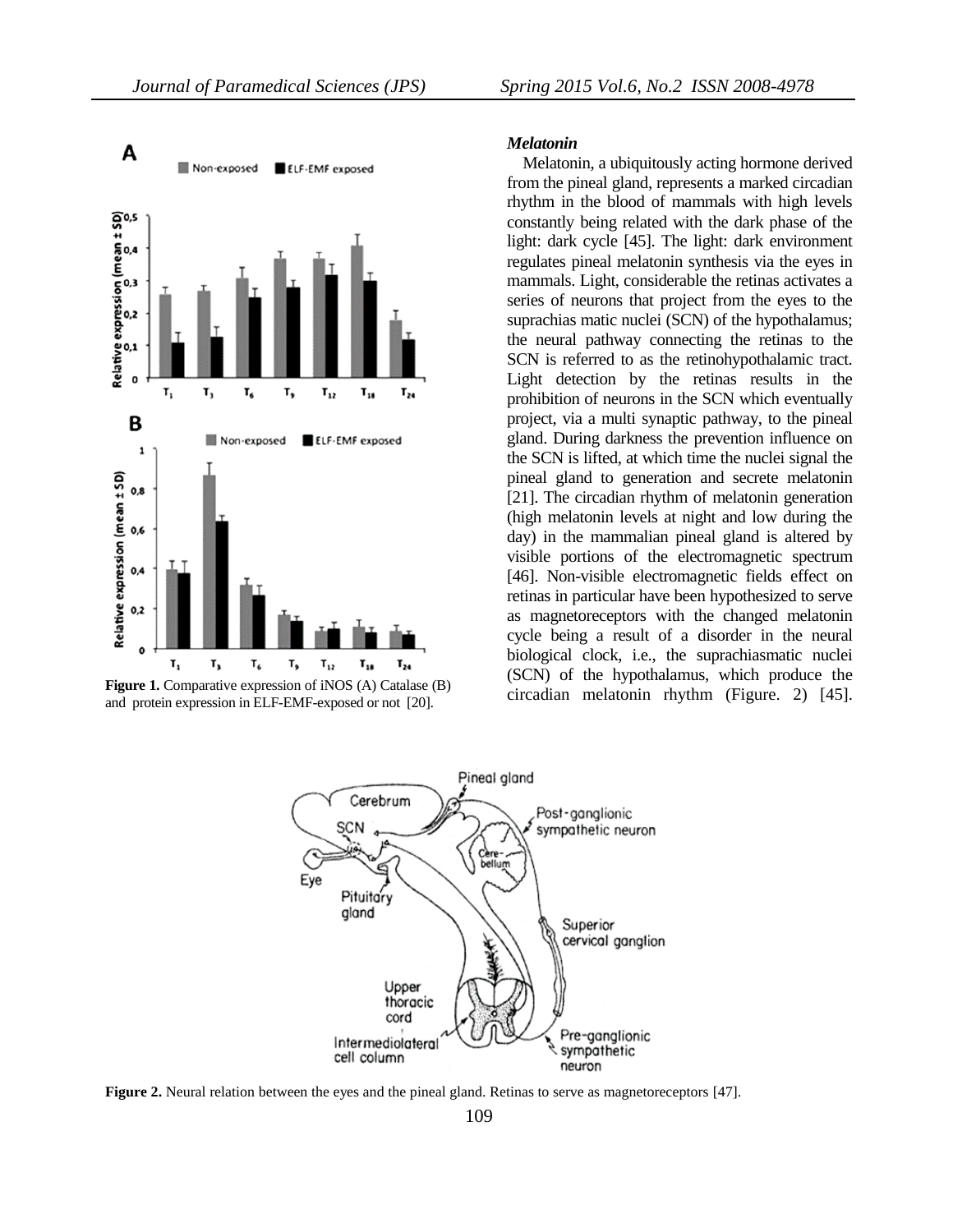melatonin biosynthesis which have been reported to be affected by magnetic fields include a decline in the activity of the rate-limiting enzyme in melatonin generation, that is, N-acetyltransferase (the rate limiting enzyme in pineal melatonin production), and a suppression in the activity of the melatonin-forming enzyme, hydroxyindole-O methyltransferase (the melatonin forming enzyme) and pineal and blood melatonin concentrations were depressed and rise in pineal levels of serotonin (SHT) and S-hydroxyindole acetic acid (SHIM) were also seen in these glands; these rise are constant with a depressed melatonin synthesis (Figure. 3 ) [\[45,](#page-9-1) [48,](#page-9-4) [49\]](#page-9-5).



**Figure 3.** Diagrammatic interplay of the postganglionic sympathetic neurons with the mammalian pinealocyte and the melatonin synthetic pathway. The items numbered 1-7 are those components that have been reported to be changed by electromagnetic field exposure in animals. Numbers 1-5 identify components which reportedly decrease, while items 6 and 7 increase [\[47,](#page-9-3) [48,](#page-9-4) [50\]](#page-9-6).

Melatonin is an antioxidant, effective in protecting membrane lipids, nuclear DNA, and cytosolic proteins from oxidative damage [\[51\]](#page-9-7). It has been reported to change the activities of enzymes which enhance the total antioxidative defense capacity of the organism and more

effective than either vitamins E or C in vivo [\[52,](#page-9-8) [53\]](#page-9-9). A difference of bone marrow cells have been shown to generate melatonin [\[54-56\]](#page-9-10) so potential importance of melatonin prevention to leukemia risk arises from the observation that the indoleamine is highly suppression of oxidative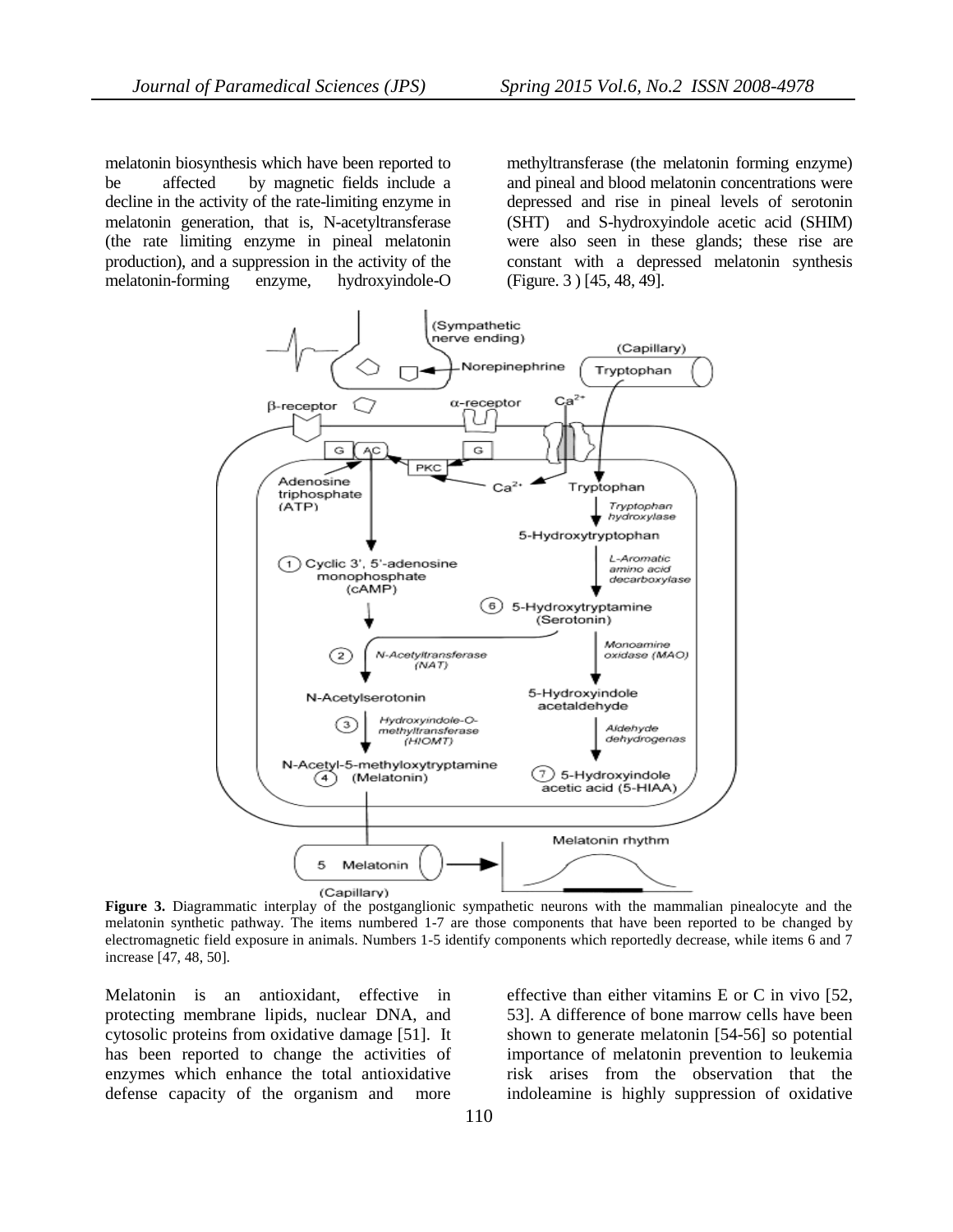damage to the human haemopoietic system [\[57,](#page-9-11) [58\]](#page-9-12). A decline in Melatonin and Childhood Leukemia melatonin in the leucocyte precursor cells would be expected to raise free radicalmediated DNA damage, so increasing the likelihood of these cells expanding tumors. As well as, showed that in pregnant women, serum melatonin shows a diurnal rhythm which enhance after 24 weeks pregnancy until term, and levels are relevanted to the feto-placental unit.[\[59\]](#page-9-13) melatonin has been shown to be highly protective of oxidative damage to the fetus [\[60-62\]](#page-9-14), so exposure EMF can effects on fetus.

## **Association Between Transmitters Distance From Residential Area and Statistical Leukemia**

For many decades, radio and TV broadcast stations have been emitting radio frequency electromagnetic fields (RF-EMFs) in the frequency range of 10 kHz to 870 MHz. Amplitude modulated (AM) transmitters are generally not located in residential areas but have vast coverage areas and operate at relatively high power levels (Figure 4) showed vast coverage areas and multiple emitting radio frequency electromagnetic fields (RF-EMFs) from different transmitters which have overlap in Tabriz (Northwest of Iran), so can result in a high level of population exposure [\[4\]](#page-7-3). Also some townships of around Tabriz transmitters location are inside the residential area (Figure 5).



Figure 4. Radio frequency from different transmitters which have overlap in Tabriz (Northwest of Iran) [\(http://fmscan.org/\)](http://fmscan.org/).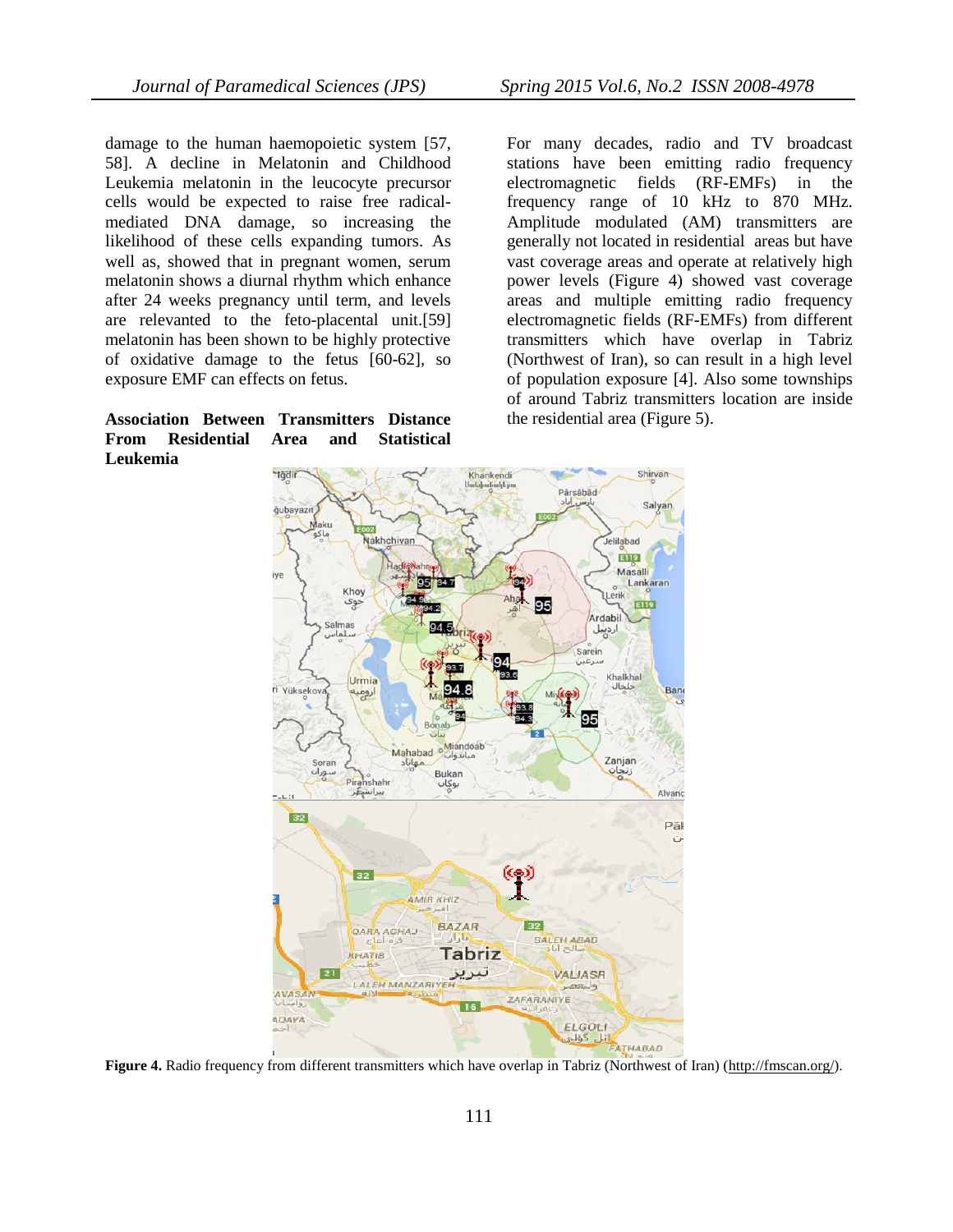

**Figure 5.** Bostan Abad and Maragheh are townships of around Tabriz transmitters location are inside the residential area (**<http://fmscan.org/>**).

The analysis several studies demonstrate risk factor for adult and childhood leukemia increased who located in

nearby TV or radio transmitter as compared with those resided farther form it [\[11,](#page-7-19) [23\]](#page-8-1) [\[63\]](#page-9-15). For example in study of South Korean the odds ratio for all types of leukemia was 2.15 among children who located within 2 km of the nearby AM radio transmitter as compared with those located more

than 20 km from it [\[23\]](#page-8-1). though, other studies reported no association [\[11,](#page-7-19) [24\]](#page-8-2)*.* Annual frequency of leukemia was 3.7 per 100 000 population in Tabriz Over the study period, the annual frequency of leukemia in the region increased from 3.9 per 100000 population [\[3\]](#page-7-2).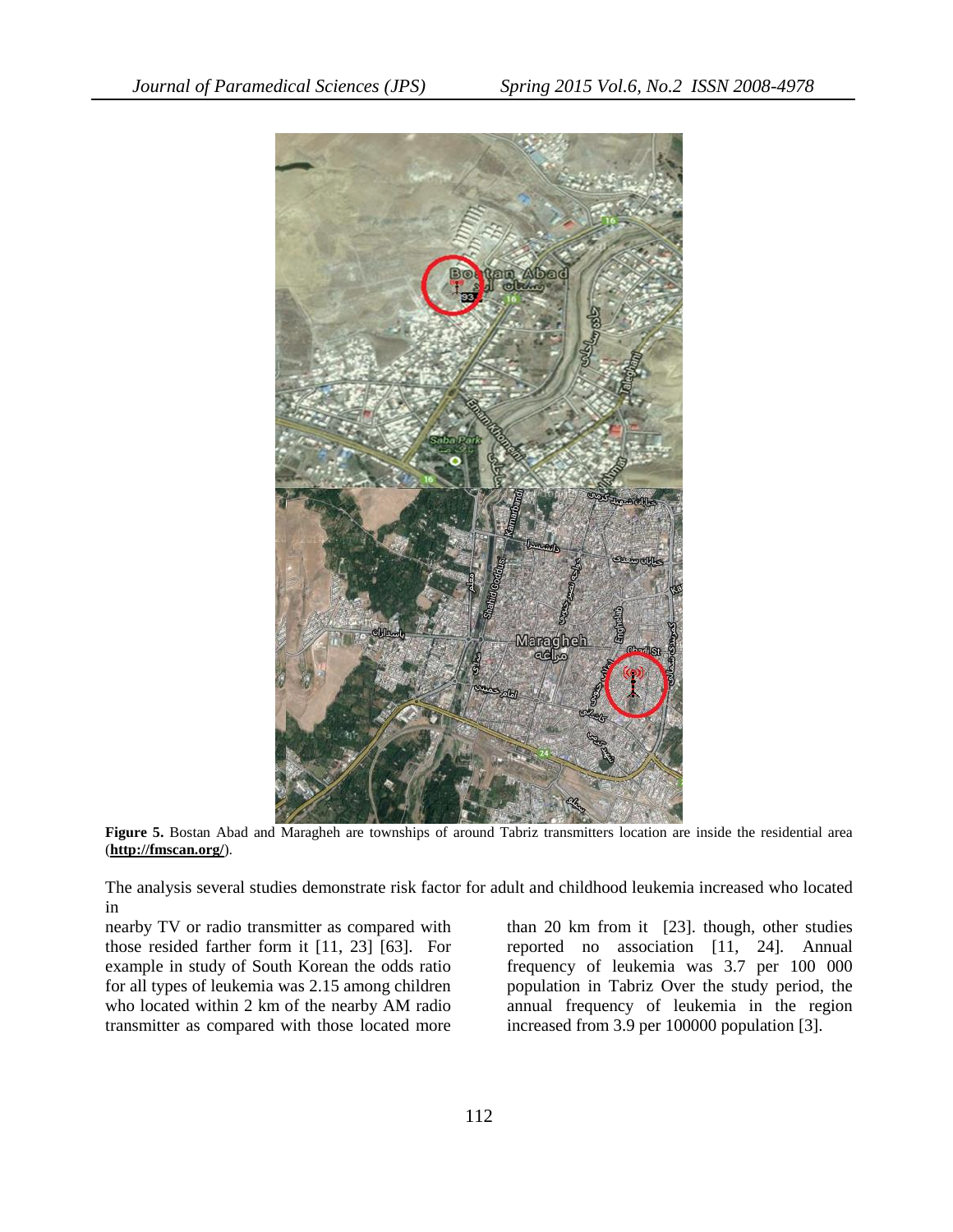# **REFERENCES**

<span id="page-7-0"></span>1. Brain JD, Kavet R, McCormick DL, Poole C, Silverman LB, Smith TJ, et al. Childhood leukemia: electric and magnetic fields as possible risk factors. Environmental Health Perspectives. 2003;111(7):962-70.

<span id="page-7-1"></span>2.Jahedi M, Shamsasenjan K, Sanaat Z, Aliparasti M, Almasi S, Mohamadian M, et al. Aberrant Phenotype in Iranian Patients with Acute Myeloid Leukemia. Advanced Pharmaceutical Bulletin. 2014;4(1):43-7.

<span id="page-7-2"></span>3.Dastgiri S, Fozounkhah S, Shokrgozar S, Taghavinia M, Asvadi Kermani A. Incidence of Leukemia in the Northwest of Iran. Health Promotion Perspectives. 2011;1(1):50-3.

4.Dahme M. Residential RF exposures. Radiation protection dosimetry. 1999;83(1-2):113-7.

<span id="page-7-4"></span>5.Kheifets L, Shimkhada R. Childhood leukemia and EMF: review of the epidemiologic evidence. Bioelectromagnetics. 2005;26(S7):S51-S9.

<span id="page-7-15"></span>6.Salvan A, Ranucci A, Lagorio S, Magnani C. Childhood leukemia and 50 Hz magnetic fields: findings from the Italian SETIL case-control study. International journal of environmental research and public health. 2015;12(2):2184-204.

7.Draper G, Vincent T, Kroll ME, Swanson J. Childhood cancer in relation to distance from high voltage power lines in England and Wales: a casecontrol study. Bmj. 2005;330(7503):1290.

<span id="page-7-16"></span>8.Michaelis J, Schüz J, Meinert R, Menger M, Grigat J-P, Kaatsch P, et al. Childhood leukemia and electromagnetic fields: results of a population-based case-control study in Germany. Cancer Causes & Control. 1997;8(2):167-74.

<span id="page-7-5"></span>9.Schuz J, Ahlbom A. Exposure to electromagnetic fields and the risk of childhood leukaemia: a review. Radiation protection dosimetry. 2008;132(2):202- 11.

<span id="page-7-17"></span>10.Pedersen C, Raaschou-Nielsen O, Rod NH, Frei P, Poulsen AH, Johansen C, et al. Distance from residence to power line and risk of childhood leukemia: a population-based case-control study in Denmark. Cancer causes & control : CCC. 2014;25(2):171-7.

<span id="page-7-19"></span>11.Dolk H, Shaddick G, Walls P, Grundy C, Thakrar B, Kleinschmidt I, et al. Cancer incidence near radio and television transmitters in Great Britain I. Sutton Coldfield transmitter. American

Journal of Epidemiology. 1997;145(1):1-9.

12.McKenzie DR, Yin Y, Morrell S. Childhood incidence of acute lymphoblastic leukaemia and exposure to broadcast radiation in Sydney—a second look. Australian and New Zealand journal of public health. 1998;22(3):360-7.

<span id="page-7-6"></span>13.Ahlbom A, Day N, Feychting M, Roman E, Skinner J, Dockerty J, et al. A pooled analysis of magnetic fields and childhood leukaemia. British journal of cancer. 2000;83(5):692.

<span id="page-7-7"></span>14.Greenland S, Sheppard AR, Kaune WT, Poole C, Kelsh MA, Group CL-ES. A pooled analysis of magnetic fields, wire codes, and childhood leukemia. Epidemiology. 2000;11(6):624-34.

<span id="page-7-8"></span><span id="page-7-3"></span>15.Kheifets L, Ahlbom A, Crespi C, Draper G, Hagihara J, Lowenthal R, et al. Pooled analysis of recent studies on magnetic fields and childhood leukaemia. British journal of cancer. 2010;103(7):1128-35.

<span id="page-7-9"></span>16.Schüz J. Exposure to extremely low-frequency magnetic fields and the risk of childhood cancer: update of the epidemiological evidence. Progress in biophysics and molecular biology. 2011;107(3):339- 42.

<span id="page-7-18"></span><span id="page-7-10"></span>17.Kheifets L, Swanson J. Childhood Leukemia and Extremely Low-Frequency Magnetic Fields: Critical Evaluation of Epidemiologic Evidence Using Hill's Framework. Epidemiology of Electromagnetic Fields. 2014:141.

<span id="page-7-11"></span>18.Schmiedel S, Blettner M. The association between extremely low-frequency electromagnetic fields and childhood leukaemia in epidemiology: enough is enough? British journal of cancer. 2010;103(7):931.

<span id="page-7-12"></span>19.Savitz DA. The etiology of epidemiologic perseveration: when enough is enough. Epidemiology. 2010;21(3):281-3.

<span id="page-7-13"></span>20.Patruno A, Tabrez S, Pesce M, Shakil S, Kamal MA, Reale M. Effects of extremely low frequency electromagnetic field (ELF-EMF) on catalase, cytochrome P450 and nitric oxide synthase in erythro-leukemic cells. Life sciences. 2015;121:117- 23.

<span id="page-7-14"></span>21.Arendt J. Melatonin and the mammalian pineal gland: Springer Science & Business Media; 1995.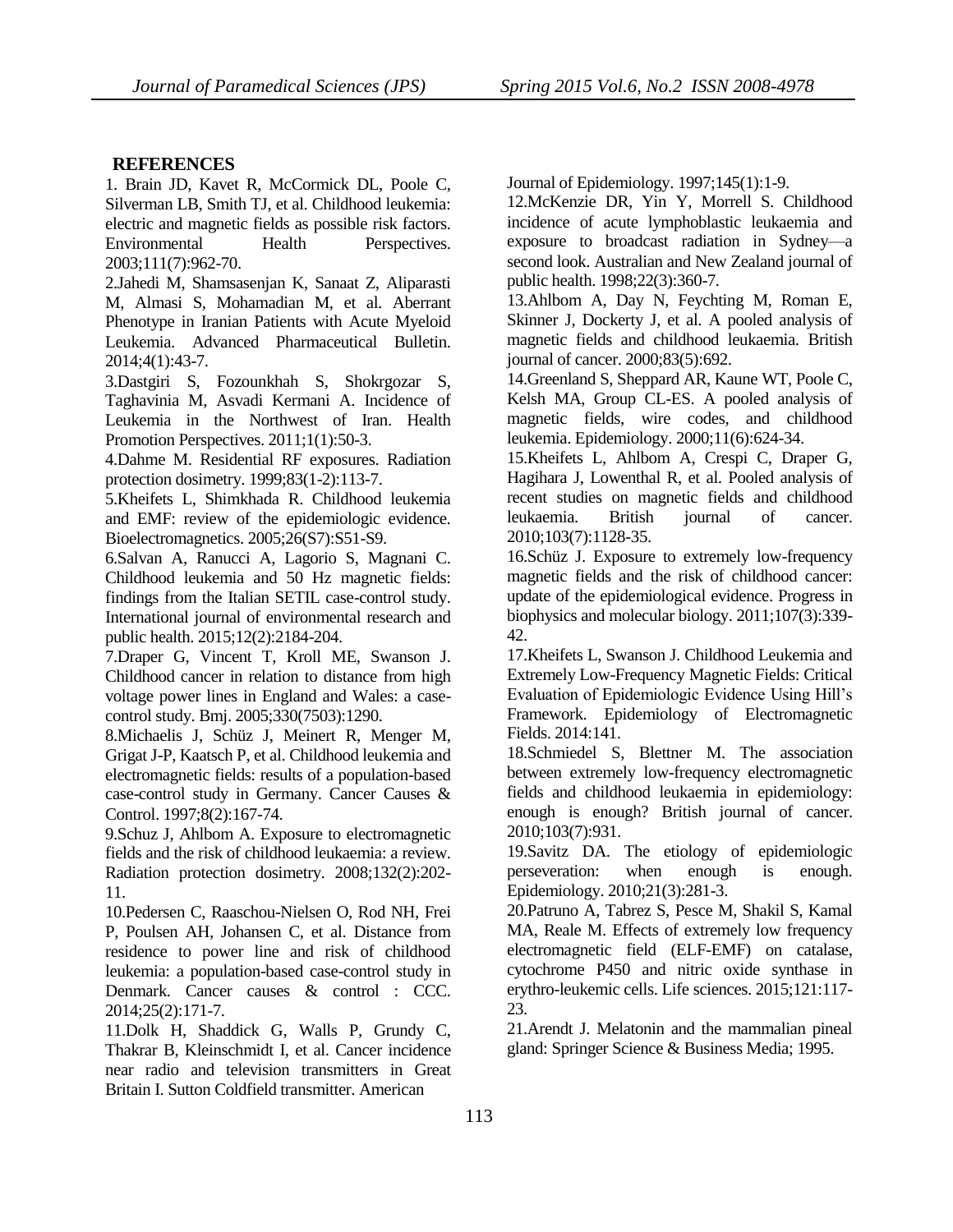<span id="page-8-0"></span>22.Ahlbom A, Green A, Kheifets L, Savitz D, Swerdlow A. Epidemiology of health effects of radiofrequency exposure. Environmental health

perspectives. 2004:1741-54.

<span id="page-8-1"></span>23.Ha M, Im H, Lee M, Kim HJ, Kim B-C, Gimm Y-M, et al. Radio-frequency radiation exposure from AM radio transmitters and childhood leukemia and brain cancer. American journal of epidemiology. 2007;166(3):270-9.

<span id="page-8-2"></span>24.Merzenich H, Schmiedel S, Bennack S, Brüggemeyer H, Philipp J, Blettner M, et al. Childhood leukemia in relation to radio frequency electromagnetic fields in the vicinity of TV and radio broadcast transmitters. American journal of epidemiology. 2008;168(10):1169-78.

<span id="page-8-3"></span>25.Belson M, Kingsley B, Holmes A. Risk Factors for Acute Leukemia in Children: A Review. Environmental Health Perspectives. 2007;115(1):138-45.

<span id="page-8-4"></span>26.Poole C, Ozonoff D. Magnetic fields and childhood cancers. Engineering in Medicine and Biology Magazine, IEEE. 1996;15(4):41-9.

<span id="page-8-5"></span>27.Schuz J, Grell K, Kinsey S, Linet MS, Link MP, Mezei G, et al. Extremely low-frequency magnetic fields and survival from childhood acute lymphoblastic leukemia: an international follow-up study. Blood Cancer Journal. 2012;2:e98.

<span id="page-8-6"></span>28.Sermage-Faure C, Demoury C, Rudant J, Goujon-Bellec S, Guyot-Goubin A, Deschamps F, et al. Childhood leukaemia close to high-voltage power lines--the Geocap study, 2002-2007. British journal of cancer. 2013;108(9):1899-906.

<span id="page-8-7"></span>29.Linet MS, Hatch EE, Kleinerman RA, Robison LL, Kaune WT, Friedman DR, et al. Residential exposure to magnetic fields and acute lymphoblastic leukemia in children. New England journal of medicine. 1997;337(1):1-8.

<span id="page-8-8"></span>30.London SJ, Thomas DC, Bowman JD, Sobel E, Cheng T-C, Peters JM. Exposure to residential electric and magnetic fields and risk of childhood leukemia. American journal of epidemiology. 1991;134(9):923-37.

<span id="page-8-9"></span>31.Kheifets L, Ahlbom A, Crespi CM, Draper G, Hagihara J, Lowenthal RM, et al. Pooled analysis of recent studies on magnetic fields and childhood leukaemia. British journal of cancer. 2010;103(7):1128-35.

<span id="page-8-10"></span>32.Szumilas M. Explaining Odds Ratios. Journal of the Canadian Academy of Child and Adolescent Psychiatry. 2010;19(3):227-9.

<span id="page-8-11"></span>33.Miller AB, Green LM. Electric and magnetic fields at power frequencies. Chronic Dis Can. 2010;29(1):69-83.

<span id="page-8-12"></span>34.Hatch EE, Linet MS, Kleinerman RA, Tarone RE, Severson RK, Hartsock CT, et al. Association between childhood acute lymphoblastic leukemia and use of electrical appliances during pregnancy and childhood. Epidemiology. 1998;9(3):234-45.

<span id="page-8-13"></span>35.Kaune WT, Miller MC, Linet MS, Hatch EE, Kleinerman RA, Wacholder S, et al. Children's exposure to magnetic fields produced by U.S. television sets used for viewing programs and playing video games. Bioelectromagnetics. 2000;21(3):214-27.

<span id="page-8-14"></span>36.Manda G, Nechifor MT, Neagu T-M. Reactive oxygen species, cancer and anti-cancer therapies. Current Chemical Biology. 2009;3(1):22-46.

<span id="page-8-15"></span>37.Yamamoto T, Sakaguchi N, Hachiya M, Nakayama F, Yamakawa M, Akashi M. Role of catalase in monocytic differentiation of U937 cells by TPA: hydrogen peroxide as a second messenger. Leukemia. 2008;23(4):761-9.

<span id="page-8-16"></span>38.Sauer H, Wartenberg M, Hescheler J. Reactive oxygen species as intracellular messengers during cell growth and differentiation. Cellular Physiology and Biochemistry. 2001;11(4):173-86.

<span id="page-8-17"></span>39.Andoh T, CHOCK P, Chiueh CC. Preconditioning‐Mediated Neuroprotection. Annals of the New York Academy of Sciences. 2002;962(1):1-7.

<span id="page-8-18"></span>40.Kröncke K-D. Nitrosative stress and transcription. Biological chemistry. 2003;384(10- 11):1365-77.

<span id="page-8-19"></span>41.Gupta R, Karpatkin S, Basch RS. Hematopoiesis and stem cell renewal in long-term bone marrow cultures containing catalase. Blood. 2006;107(5):1837-46.

<span id="page-8-20"></span>42.Sattler M, Winkler T, Verma S, Byrne CH, Shrikhande G, Salgia R, et al. Hematopoietic growth factors signal through the formation of reactive oxygen species. Blood. 1999;93(9):2928-35.

<span id="page-8-21"></span>43.D'Angelo C, Costantini E, Kamal MA, Reale M. Experimental model for ELF-EMF exposure: Concern for human health. Saudi Journal of Biological Sciences. 2015;22(1):75-84.